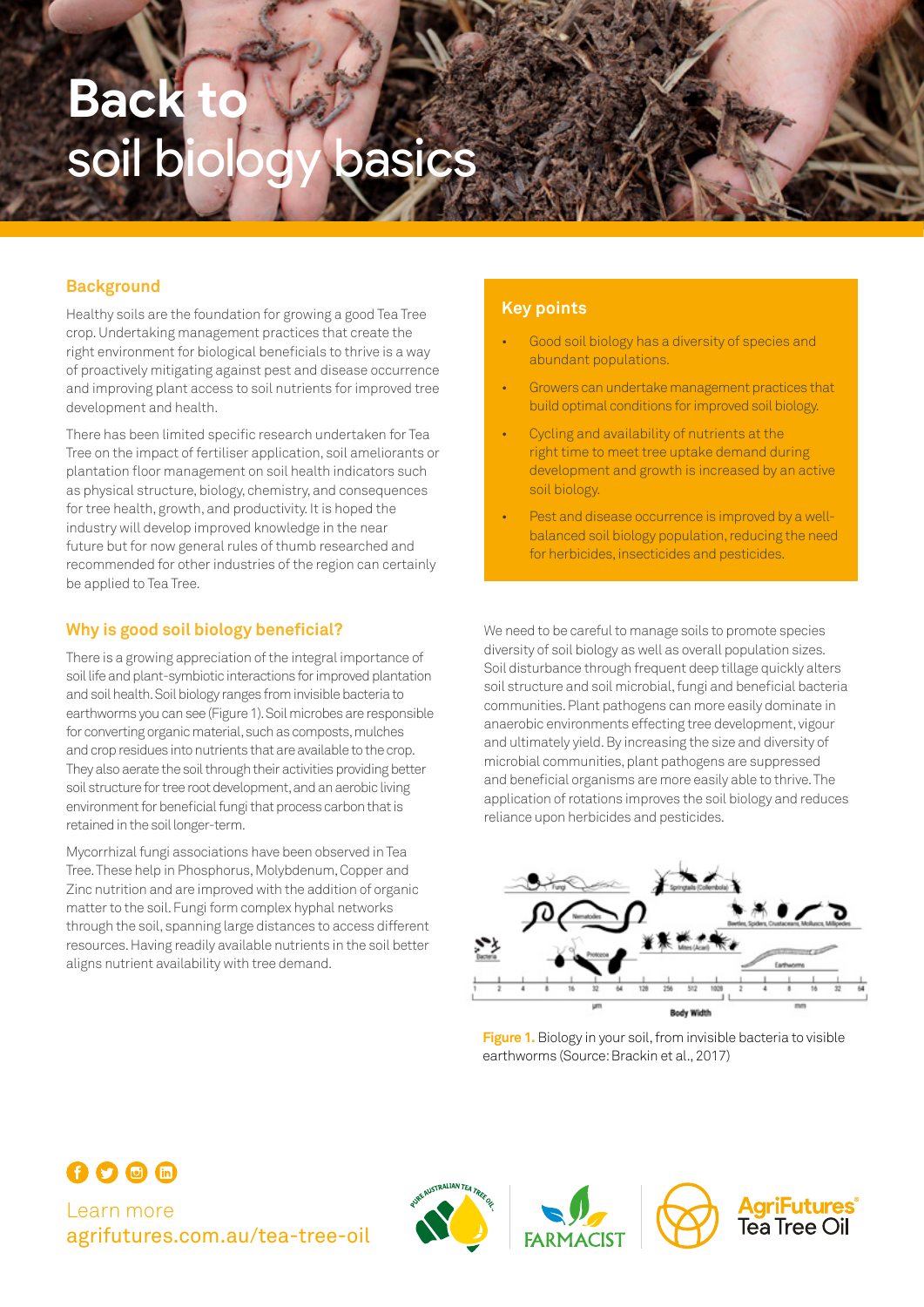# **What are management practices known now to encourage improved soil biology?**

These general rules of thumb can be used now as a guide to improving soil biology:

- Manage fertiliser nutrients and ameliorant inputs to maintain soil pH and nutrients within optimal recommended ranges throughout active growing periods. Over-supply of nutrient, especially nitrogen (N), can be easily lost via run-off, drainage and atmospheric pathways as well as cause toxicity to certain beneficial soil biology.
- Consider N supplied by mineralised soil sources in nutrient budgets- N stored in soil types of the Tweed, Clarence and Richmond River to 40cm, taking into account of mineral N and 14-day potentially mineralised n (PMN), have been determined to range from 75- 175kg N/ha (CRDC, 2020). Soil microbes are needed to convert soil N into a form available for plant uptake.
- Grow a cover/green manure or grazing crop in the season or seasons leading up to establishing a new crop to break the monoculture. For example, legume break crops in local sugarcane research resulted in increased labile carbon, microbial biomass, fungal biomass, and microbial enzyme activity which are all important for soil health (SRA, 2020). The boost in soil biology after a legume rotation is likely to be short lived (3-5 months) but it occurs during the crucial window of initial seedling establishment and will reduce pathogen populations in the soil .
- Add organic matter to the soil- the slow break-down and release by soil biology activity extends nutrient release to the plant over a period of time. It is recommended that this practice is undertaken to support fertiliser inputs (not as a replacement) until an adopted annual soil/biomass testing regime indicates rates of fertiliser, including N, can be reduced.
- Minimise tillage during planting- Fungi are particularly sensitive to disturbance because the hyphal networks can only regenerate slowly after any disturbance.
- Control traffic in the inter-row to prevent soil compaction- well-aerated soils have a better water infiltration rate and holding capacity to ensure moisture levels are optimal for developing root systems. Increasing soil water infiltration will also reduce the amount of water moving off the soil surface.
- Schedule irrigation to optimise soil moisture to meet crop demand. Water-logging or over-drying of the soil will see soil biology activity decline and impact production potential.

# **Monitoring soil health for improved soil biology management**

The best way to evaluate the health of soil is to monitor and measure changes over time. Monitoring can also help to identify factors that are constraining soil biology diversity, population size and overall soil health outcomes. Knowing the current status can help inform decisions on pre-plant and in-crop soil management practices such as tillage, nutrient requirements (nutrient budgeting including available soil sources) and soil amendments.

There are a range of monitoring protocols available but one of the most user-friendly methods has been developed on the North Coast (North Coast LLS, 2020) and is freely available from SoilCare [\(https://www.soilcare.org/soil](https://www.soilcare.org/soil-health-card.html)[health-card.html](https://www.soilcare.org/soil-health-card.html)).

The Soil Health Card is a 10-point checklist that covers all easily measured aspects of soil health. It includes methods to measure:

- **Groundcover**
- Diversity of soil life
- Soil strength penetrometer
- Soil water infiltration
- Root development
- Soil structure
- Aggregate stability
- Earthworm numbers
- Soil pH
- Diversity of plant species

#### **References**

Brackin et al., (2017) Soil biological health - what is it and how can we improve it? ASSCT vol. 39, pp. 141-154

North Coast Local Land Services (2020), What is a healthy soil?, Fact Sheet 11, State of New South Wales through Local Land Services.

Rust J, Van Zwieten L, Rose T, Rose M, Morris S and Beattie R. (2020) Improved nitrogen use efficiency through accounting for deep soil and mineralisable N supply & deployment of EEF to better match crop N demand (RRDP1717), Final report submitted to the Cotton Research and Development Corporation - More Profit from Nitrogen Program, CRDC, Narrabri NSW 2390, Australia.

Sugar Research Australia (SRA) Impact of fallow management on soil biology. Accessed on the 2/11/2021: [https://sugarresearch.com.au/sugar\\_files/2019/04/](https://sugarresearch.com.au/sugar_files/2019/04/TechInfoSheet_Impact-of-fallow-period_2018-D.02.pdf) [TechInfoSheet\\_Impact-of-fallow-period\\_2018-D.02.pdf](https://sugarresearch.com.au/sugar_files/2019/04/TechInfoSheet_Impact-of-fallow-period_2018-D.02.pdf)